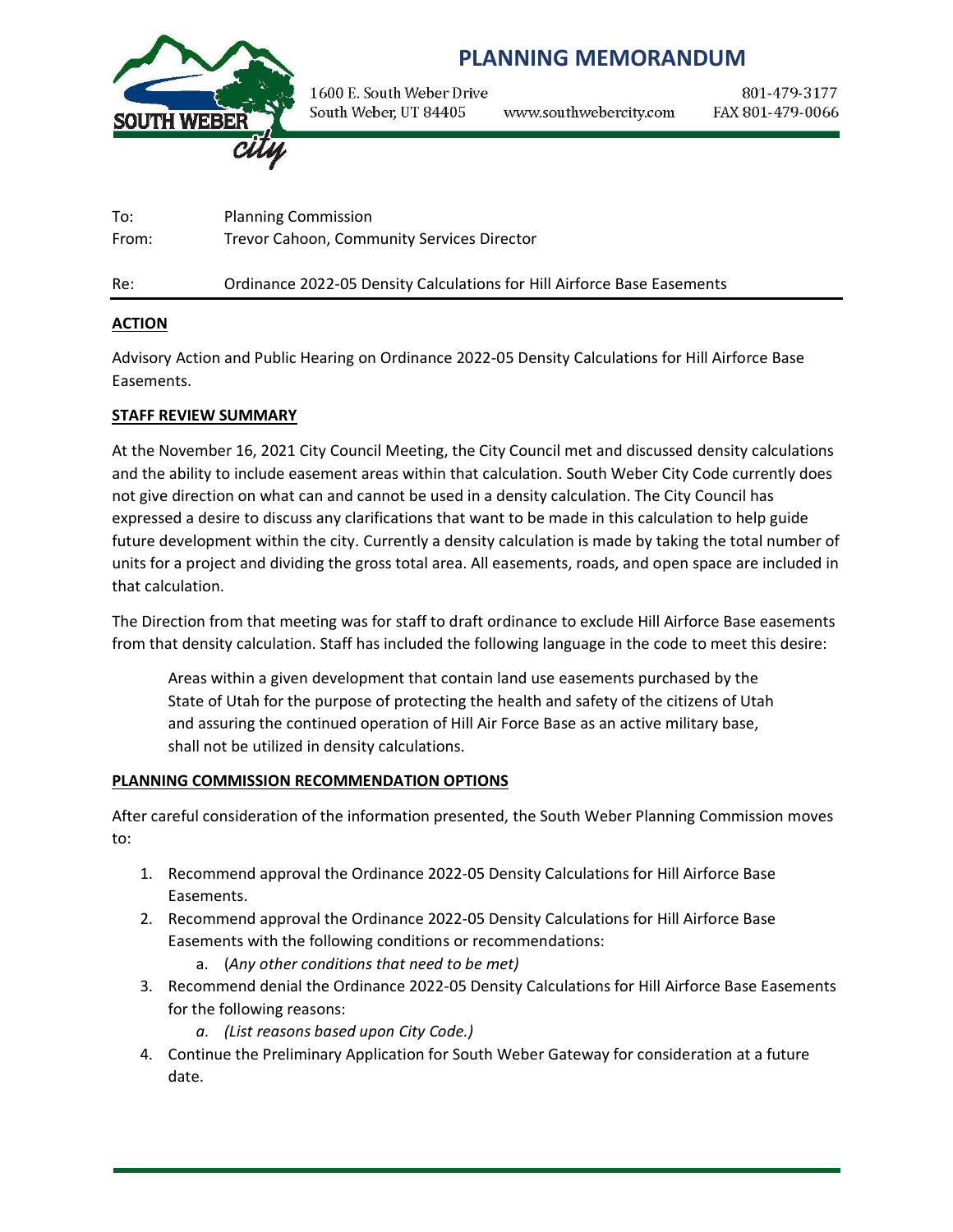## **DENSITY CALCULATIONS FOR HILL AIRFORCE BASE EASEMENTS ORDINANCE 2022-05**

### **AN ORDINANCE OF THE SOUTH WEBER CITY COUNCIL**

**WHEREAS**, the South Weber City Council

**NOW, THEREFORE, BE IT ORDAINED** by the City Council of South Weber City, State of Utah:

### **Section 1. Chapter adopted**

### **10-5A-4: BUILDING LOT REQUIREMENTS:**

 A. Density: There shall be no more than 2.80 building lots per acre contained within the boundaries of each phase of every subdivision or planned unit development; except when previously completed phases of the same development have sufficiently low density so that the average is still 2.80 building lots per acre or less (Ord. 1505, 7-14-2015).

 1. Areas within a given development that contain land use easements purchased by the State of Utah for the purpose of protecting the health and safety of the citizens of Utah and assuring the continued operation of Hill Air Force Base as an active military base, shall not be utilized in density calculations.

B. Lot Area: There shall be a minimum of nine thousand (9,000) square feet in each lot.

C. Lot Width:

 1. A maximum of twenty five percent (25%) of all lots within any development phase may be a minimum of eighty feet (80') in width; and

 2. A minimum of twenty five percent (25%) of all lots within any development phase shall be a minimum of one hundred feet (100') in width; and

 3. The width of all lots within any development phase shall average a minimum of ninety feet (90') in width. (Ord. 2000-9, 7-11-2000; amd. Ord. 2021- 06, 5-25-2021)

## **10-5B-4: BUILDING LOT REQUIREMENTS:**

 A. Density: There shall be no more than 1.85 building lots per acre contained within the boundaries of each phase of every subdivision or planned unit development; except when previously completed phases of the same development have sufficiently low density so that the average is still 1.85 building lots per acre or less. (Ord. 15-05, 7-14-2015)

 1. Areas within a given development that contain land use easements purchased by the State of Utah for the purpose of protecting the health and safety of the citizens of Utah and assuring the continued operation of Hill Air Force Base as an active military base, shall not be utilized in density calculations.

B. Lot Area: There shall be a minimum of ten thousand (10,000) square feet in each lot.

C. Lot Width:

 1. A maximum of twenty five percent (25%) of all lots within any development phase may be a minimum of eighty feet (80') in width; and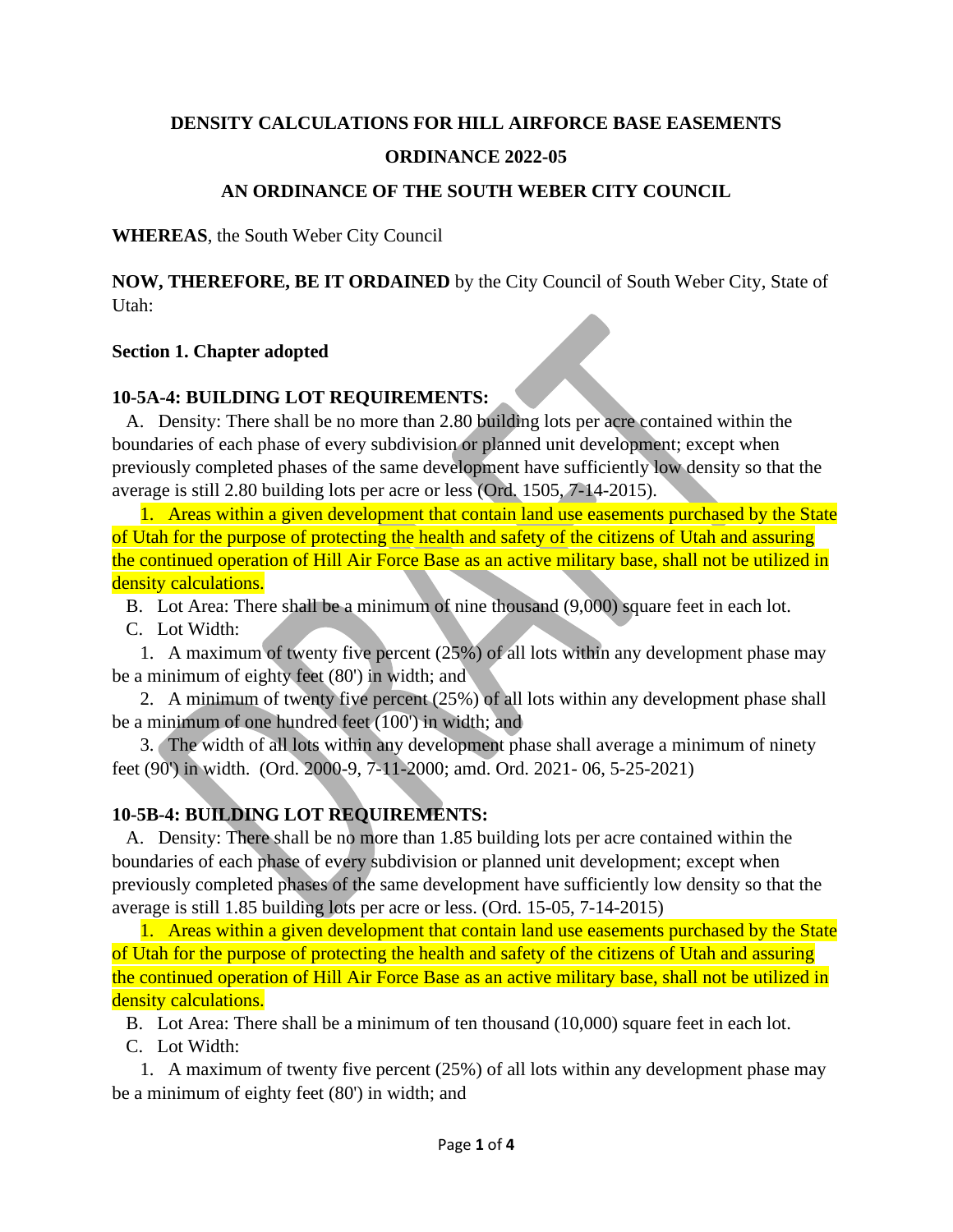2. A minimum of twenty five percent (25%) of all lots within any development phase shall be a minimum of one hundred feet (100') in width; and

 3. The width of all lots within any development phase shall average a minimum of ninety feet (90') in width. (Ord. 2000-9, 7-11-2000; amd. Ord. 2021- 06, 5-25-2021)

### **10-5C-5: BUILDING LOT REQUIREMENTS:**

 A. Density: There shall be no more than seven (7) dwelling units per acre contained within the boundaries of each phase of every development; except when previously completed phases of the same development have sufficiently low density so that the average is still seven (7) dwelling units per acre or less.

 1. Areas within a given development that contain land use easements purchased by the State of Utah for the purpose of protecting the health and safety of the citizens of Utah and assuring the continued operation of Hill Air Force Base as an active military base, shall not be utilized in density calculations.

B. Lot Area:

 1. There shall be a minimum of twelve thousand (12,000) square feet in each lot on which a single-family or two-family dwelling is built.

 2. There is no minimum lot area for other dwelling types, but the density requirement listed above must be adhered to in all cases.

 C. Lot Width: Each lot shall have a minimum width of one hundred feet (100'). (Ord. 2000-9, 7-11-2000; amd. Ord. 19-16, 11-26-2019; Ord. 2021-06, 5-25-2021)

## **10-5D-4: BUILDING LOT REQUIREMENTS:**

 A. Density: There shall be no more than 1.45 building lots per acre contained within the boundaries of each phase of every subdivision or planned unit development; except when previously completed phases of the same development have sufficiently low density so that the average is still 1.45 building lots per acre or less. (Ord. 15-05, 7-14-2015)

 1. Areas within a given development that contain land use easements purchased by the State of Utah for the purpose of protecting the health and safety of the citizens of Utah and assuring the continued operation of Hill Air Force Base as an active military base, shall not be utilized in density calculations.

B. Lot Area: There shall be a minimum of twelve thousand (12,000) square feet in each lot.

C. Lot Width:

 1. A maximum of twenty five percent (25%) of all lots within any development phase may be a minimum of eighty feet (80') in width; and

 2. A minimum of twenty five percent (25%) of all lots within any development phase shall be a minimum of one hundred feet (100') in width; and

 3. The width of all lots within any development phase shall average a minimum of ninety feet (90') in width. (Ord. 2000-9, 7-11-2000; amd. Ord. 2021- 06, 5-25-2021)

### **10-5E-4: BUILDING LOT REQUIREMENTS:**

 A. Density: There shall be no more than 0.90 building lots per acre contained within the boundaries of each phase of every subdivision or planned unit development; except when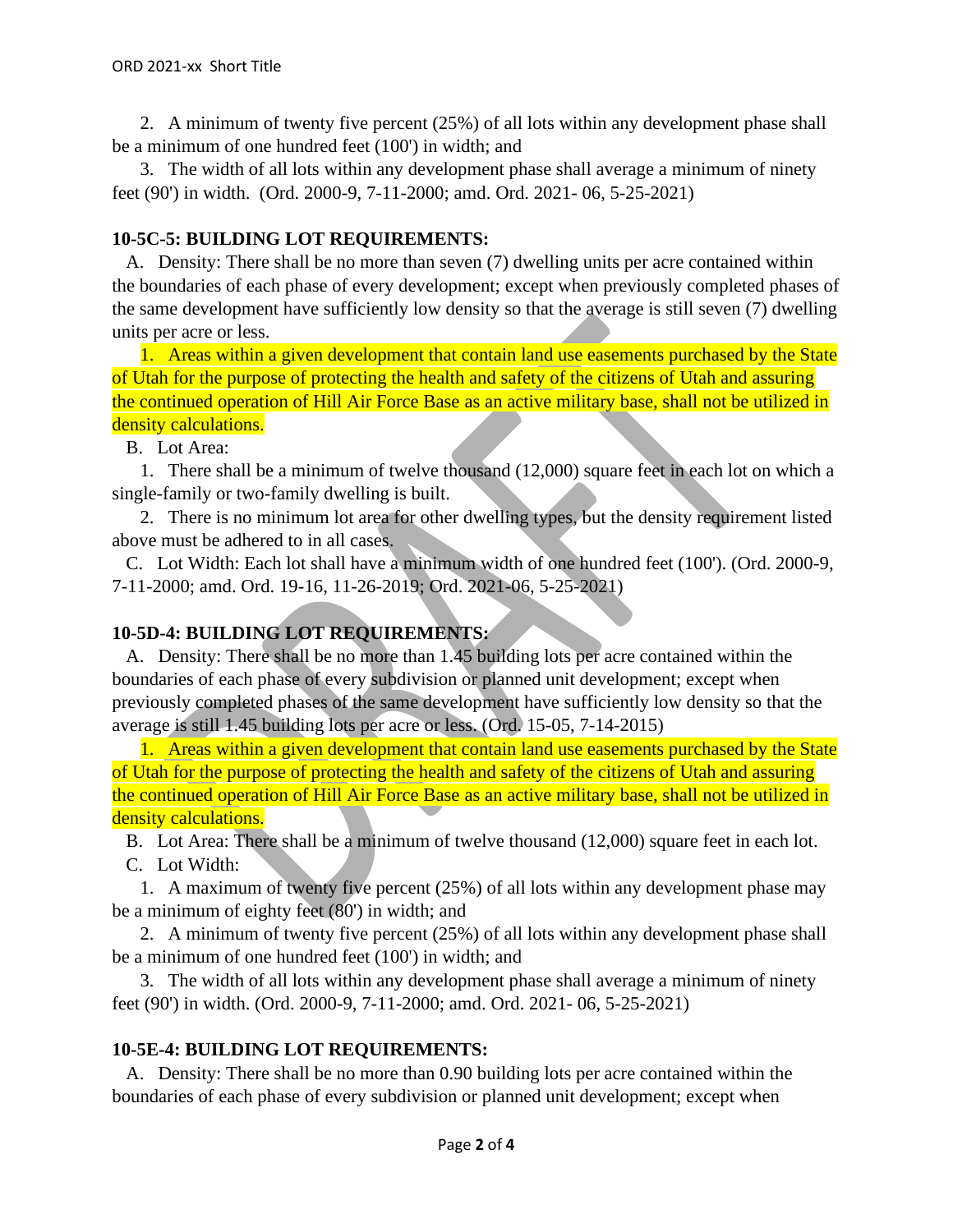previously completed phases of the same development have sufficiently low density so that the average is still 0.90 building lots per acre or less. (Ord. 15-05, 7-14-2015)

 1. Areas within a given development that contain land use easements purchased by the State of Utah for the purpose of protecting the health and safety of the citizens of Utah and assuring the continued operation of Hill Air Force Base as an active military base, shall not be utilized in density calculations.

B. Lot Area: There shall be a minimum of twelve thousand (12,000) square feet in each lot.

C. Lot Width:

1. For lots less than one-half  $(1/2)$  acre, the same as subsection 10-5D-4C of this chapter.

2. Lots one-half  $\binom{1}{2}$  acre to ninety nine one-hundredths (0.99) acre in area shall be at least one hundred feet (100') in width.

 3. Lots one acre or larger shall be at least one hundred fifty feet (150') in width. (Ord. 2000- 9, 7-11-2000; amd. Ord. 2021-06, 5-25-2021)

### **10-5P-4: BUILDING LOT REQUIREMENTS:**

 A. Density: There shall be no more than 4.0 dwelling units per acre contained within the boundaries of each phase of every development; except when previously completed phases of the same development have sufficiently low density so that the average is still no more than 4.0 dwelling units per acre.

 1. Areas within a given development that contain land use easements purchased by the State of Utah for the purpose of protecting the health and safety of the citizens of Utah and assuring the continued operation of Hill Air Force Base as an active military base, shall not be utilized in density calculations.

 B. Lot Area: There shall be a minimum of six thousand (6,000) square feet in each lot on which a single-family dwelling is located. Single-family dwellings shall each be located on a separate lot.

 C. Lot Width: Each lot shall have a minimum width of sixty five feet (65'). (Ord. 17-16, 11- 21-2017; amd. Ord. 2021-06, 5-25-2021)

**Section 2. General Repealer**. Ordinances in conflict with this ordinance are hereby repealed to the extent of such conflict.

**Section 3. Effective Date**. The City Council of South Weber City, State of Utah, has determined that the public health, safety, and welfare requires that this ordinance take effect immediately. Therefore, this ordinance shall become effective immediately upon passage and publication as required by law.

**PASSED AND ADOPTED** by the City Council of South Weber, Davis County, on the <sup>th</sup> day of 2022.

**\_\_\_\_\_\_\_\_\_\_\_\_\_\_\_\_\_\_\_\_\_\_\_\_\_\_\_\_\_\_ MAYOR: Rod Westbroek**

|     | Roll call vote is as follows:    |            |         |  |
|-----|----------------------------------|------------|---------|--|
|     | <b>Council Member Halverson</b>  | <b>FOR</b> | AGAINST |  |
| Pag | <b>Council Member Soderquist</b> | FOR        | AGAINST |  |
|     | <b>Council Member Petty</b>      | FOR        | AGAINST |  |
|     | <b>Council Member Alberts</b>    | EOR        | AGAINST |  |
|     | <b>Council Member Dills</b>      | FOR        | AGAINST |  |